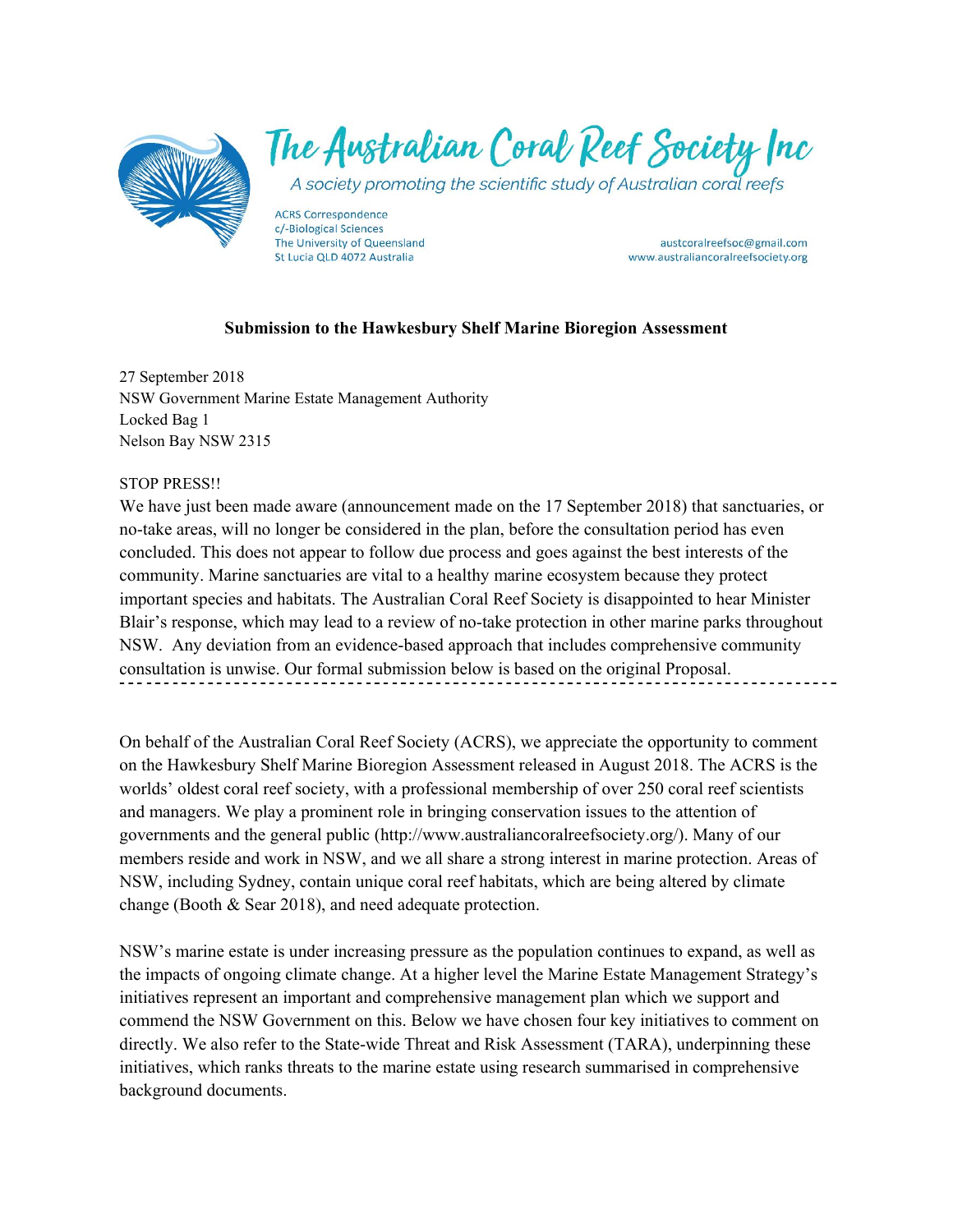## **Initiative 1: Improving water quality and reducing litter**

As more coastal vegetation and habitats are cleared for coastal development, roads and agriculture; marine environments are increasingly exposed to high levels of nutrients, sediments and pollutants through land-based runoff, sewerage effluent and septic runoff. These localised environmental stressors increase turbidity and reduce light availability for marine wildlife as well as decrease overall water quality, having a far-reaching effect on marine biodiversity. Thus, we support the comprehensive list of initiatives proposed to improve water quality and reduce marine litter and have some additional suggestions to supplement these plans.

As we have seen with other large successful initiatives to manage catchments, for example the Smartcane BMP initiative reducing run-off to the Great Barrier Reef from sugar cane farming (Saunders et al. 2017), a community driven, self-assessment based NSW initiative such as this could also have success at reducing impacts of agriculture and industry on water quality. We also strongly support the continued research and development into new technologies in water quality management, for example new water recycling approaches, nutrient removal and the treatment of wastewater in algal systems (i.e. Lema and Martinez 2017).

We also ask the NSW Government to further support local initiatives aiming to reduce marine litter, in addition to local government run programs. These community run NGOs, such as Tangaroa Blue Foundation and Take3, effectively engage the local community in educational and hands-on activities that have immediate impact and provide creative solutions, often involving new technologies and approaches. We also suggest that additional regulatory measures and resource allocation be used to reduce pollution, especially plastic pollution, through the implementation of bans on single use plastics and continued support for the container deposit scheme. Lastly, we note that fishing debris is a major source of coastal litter (Smith et al. 2013). Along with the proposed education campaigns and the installation of new bins, especially in litter hotspots, compliance and enforcement activities need to be implemented if behavioural change programs are going to be successful.

## **Initiative 2 Delivering healthy coastal habitats with sustainable use and development**

We believe that the 25 proposed marine parks are geographically extensive in their latitudinal spread along the Hawkesbury Shelf, although we note a gap in protection between Wollongong and the Royal National Park to the south of Sydney. In general, we applaud the spatially explicit approach to conservation planning endorsed in the discussion paper. However, while Marxan spatial planning software provides an objective, strategic approach to marine conservation, the results derived will only be as good as the layers used as input spatial data. We note that the nature and condition of many benthic habitats and associated marine flora and fauna that fall within the Marine Bioregion, particularly those that are proposed as marine parks, are largely unknown. We suggest that targeted underwater surveys and mapping campaigns focussed on the biophysical features, habitat, vegetation and populations of marine mammals, fish and associated invertebrates would greatly improve the information upon which the reserve boundaries can be planned to effectively integrate the selection criteria outlined in Appendix 4 (e.g. regarding habitat types and connectivity). In several areas, this

| President:      | Dr. Anna Scott: Tel: 02 6648 3923: Email: Anna.Scott@scu.edu.au         |
|-----------------|-------------------------------------------------------------------------|
| Vice-President: | Dr. Sarah Hamylton; Tel: 02 4221 3589; Email: shamylto@uow.edu.au       |
| Hon Secretary:  | Ms. Carrie Sims: Tel: 0408 710 175: Email: c.sims@ug.edu.au             |
| Hon Treasurer:  | Dr. Stephanie Duce; Tel: 07 4781 5476; Email: stephanie.duce@jcu.edu.au |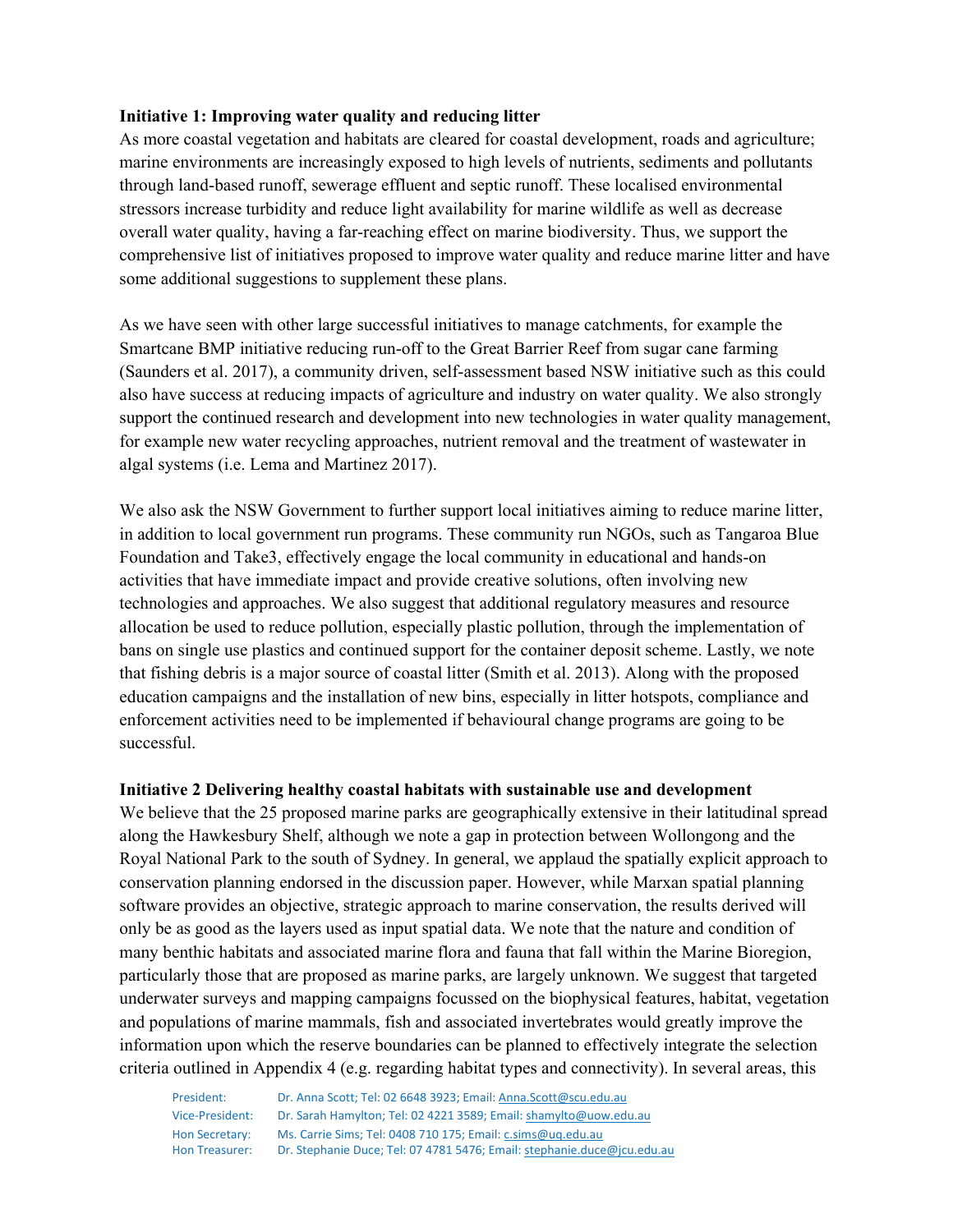would also provide a useful baseline from which monitoring studies could track the efficacy of protection measures put in place.

# **Initiative 3: Planning for climate change**

We commend the NSW Government on including an initiative directed at addressing climate change. Protection from fishing pressure and water pollution can provide marine ecosystems with resilience to the impacts of climate change (Bates et al. 2014). However, this initiative is ultimately destined to fail unless the Australian Government steps up actions to reduce carbon emissions in line with the Paris Agreement (COP21). Thermal coal extracted from Australia will significantly increase global carbon emissions, whether it is burned here or elsewhere. These impacts directly threaten the NSW marine estate. Specifically, the East Australian Current is currently warming two to three times faster than the global mean under climate change, making eastern Australia a potential hotspot for warming and subsequent biological alteration and ecological modification (Verges et al*.* 2014). This process is predicted to increase in severity and frequency (Suthers et al. 2011), significantly impacting the biodiversity within the NSW marine estate. We therefore need the Australian Government to take responsibility and act now on a national level. Also, the support of scientific research endeavouring to understand how the NSW marine estate will respond to a changing climate is essential if we are to better inform decision-making and planning into the future.

## **Initiative 6: Ensuring sustainable fishing and aquaculture**

We question the finding that TARA ranked pollution, among others, before fishing as the main threat facing the NSW marine estate. Any environmental threat should not hold reduced importance based on perceived social or economic benefits. There is overwhelming evidence showing increases in fish populations when no-take zones are enforced, including in NSW waters (e.g. Edgar et al. 2014, Harasti et al. 2018, Turnbull et al. 2018). We also highlight the benefits of sanctuary zones to recreational and commercial fishers because of the spill-over of fish, which often enhances catch in adjacent areas (Harrison et al. 2012). Under the original proposal, only 2.4% of the bioregion is planned sanctuary zone. This represents the lowest area of no-take protection in Australia, compared with 7% in NSW's other six marine parks and 30% within the Great Barrier Reef Marine Park. Notake zones in accordance with the IUCN's recommended 20% to 30% can increase the marine park's productivity. We therefore support the inclusion of high-level protection and recommend an increase in the area designated as sanctuary zone.

We reject that proposed conservation zones can be considered as effective as sanctuary zones if the fishing of lobster and abalone are allowed. Evidence has shown that when lobsters are removed, sea urchins can take over and decimate important seaweed habitat, which are in decline throughout NSW (Ling et al. 2009). To avoid such trophic cascades, there is an urgent need to increase the protection of conservation zones to the status of sanctuary zones (where these critical species and habitats exist) and increase the area of sanctuary zones in general.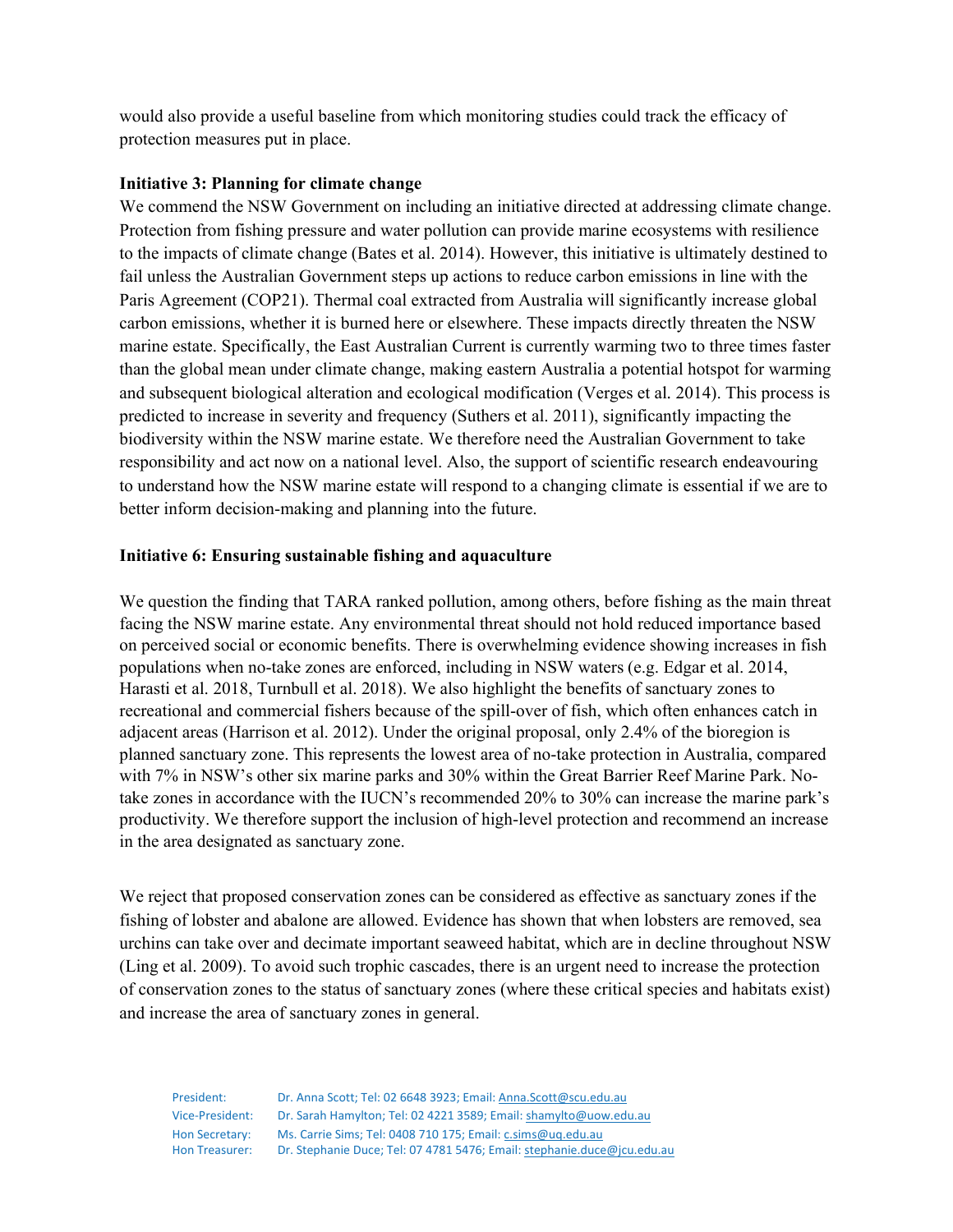We urge the Minister to consider the above evidence and to return to a democratic process that works towards providing adequate protection for the unique coastal and marine communities of NSW.

Sincerely,

Dr Anna Scott President, Australian Coral Reef Society

#### *Submission prepared by Professor David Booth, Dr Sarah Hamylton, Dr Paloma Matis and Ms Samantha Goyen*

#### References:

Bates, Amanda & Barrett, Neville & Stuart‐Smith, Rick & J. Holbrook, Neil & Thompson, Peter & J. Edgar, Graham. (2014). "Resilience and signatures of tropicalization in protected reef fish communities". Nature Climate Change, 4.

Booth, D. J. & Sear, J. (2018). Coral expansion in Sydney and associated coral-reef fishes. *Coral Reefs*, 1-1.

Edgar, G. J., R. D. Stuart-Smith, T. J. Willis, S. Kininmonth, S. C. Baker, S. Banks, N. S. Barrett, M. A. Becerro, A. T. Bernard and J. Berkhout (2014). "Global conservation outcomes depend on marine protected areas with five key features." Nature 506(7487): 216-220.

Harasti, D., J. Williams, E. Mitchell, S. Lindfield and A. Jordan (2018). "Increase in relative abundance and size of snapper *Chrysophrys auratus* within partially-protected and no-take areas in a temperate marine protected area." Frontiers in Marine Science 5(208).

Hugo B. Harrison, David H. Williamson, Richard D. Evans, Glenn R. Almany, Simon R. Thorrold, Garry R. Russ, Kevin A. Feldheim, Lynne van Herwerden, Serge Planes, Maya Srinivasan, Michael L. Berumen, Geoffrey P. Jones (2012). "Larval export from marine reserves and the recruitment benefit for fish and fisheries." Current Biology, 22 (11): 1023-1028.

Lema, J. M., & Martinez, S. S. (Eds.). (2017). *Innovative wastewater treatment & resource recovery technologies: impacts on energy, economy and environment*. IWA publishing.

Ling, S. D., C. R. Johnson, S. D. Frusher and K. R. Ridgway (2009). "Overfishing reduces resilience of kelp beds to climate-driven catastrophic phase shift." Proceedings of the National Academy of Sciences of the United States of America 106(52): 22341-22345.

Saunders, A. (2017). Review of the sugarcane industry Biosecurity Plan and development of a grower Biosecurity Manual; final report 2014/088.

Smith S. D. A., Markic A. (2013) Estimates of marine debris accumulation on beaches are strongly affected by the temporal scale of sampling. PLOS ONE 8(12): e83694.

Suthers, I. M., Young, J. W., Baird, M. E., Roughan, M., Everett, J. D., Brassington, G. B., ... & Ridgway, K. (2011). The strengthening East Australian Current, its eddies and biological effects—an introduction and overview. *Deep Sea Research Part II: Topical Studies in Oceanography*, *58*(5), 538-546

Turnbull, J. W., Y. S. Esmaeili, G. F. Clark, W. F. Figueira, E. L. Johnston and R. Ferrari (2018). "Key drivers of effectiveness in small marine protected areas." Biodiversity and Conservation 27(9): 2217-2242.

| President:      | Dr. Anna Scott: Tel: 02 6648 3923: Email: Anna.Scott@scu.edu.au         |
|-----------------|-------------------------------------------------------------------------|
| Vice-President: | Dr. Sarah Hamylton; Tel: 02 4221 3589; Email: shamylto@uow.edu.au       |
| Hon Secretary:  | Ms. Carrie Sims: Tel: 0408 710 175: Email: c.sims@ug.edu.au             |
| Hon Treasurer:  | Dr. Stephanie Duce; Tel: 07 4781 5476; Email: stephanie.duce@jcu.edu.au |